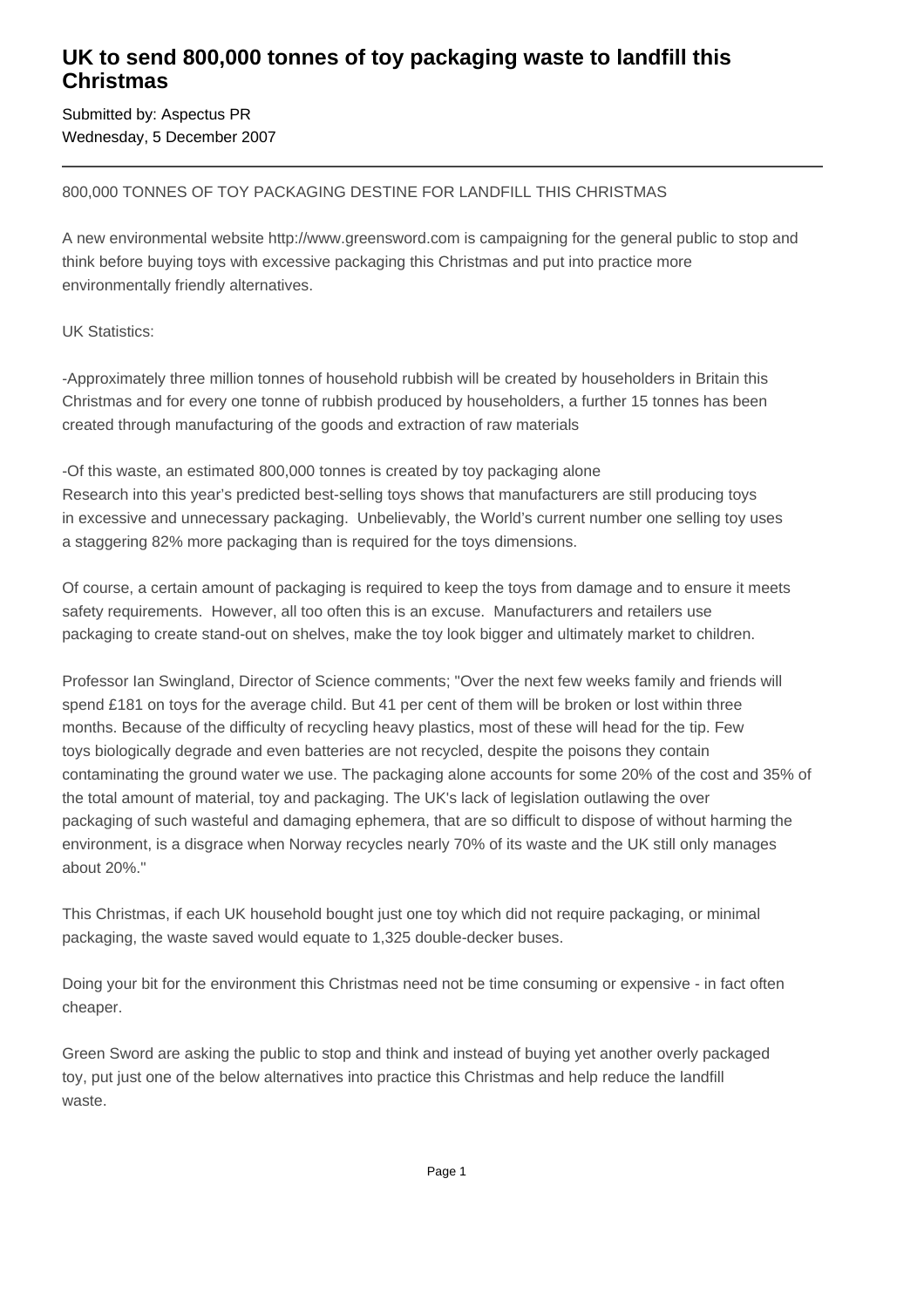How to REDUCE toy packaging this Christmas:

1. When buying toys that have packaging, make sure you only buy those which have the minimum packaging and check that these are recyclable by looking on the back for the Recycle sign

2. Research into your local, environmentally-friendly toy retailers. You can find out your local store by logging onto www.greensword.com or buy online from eco-friendly toy retailers.

3. Buy second hand! This is not only cheaper but often doesn't require any packaging at all

4. Join a Toy Library. Here you rent toys and when you're child inevitably becomes bored or becomes too old for the toy, simply take it back and get another one! Go to www.natll.org.uk for information on your nearest library

5. Get creative! Instead of buying yet another toy, why not donate to a charity such as WWF to help preserve endangered species or make use of a gift voucher scheme donation where the recipient receives confirmation via a gift voucher that they have provided a useful gift for people in the developing world. It's a good idea and it creates no waste!

#### - Ends -

For further information on how you can play your part Reducing and Recycling, please log on to www.greensword.com

Source for statistics:

- www.wasteonline.org.uk
- Westminster City Council
- - Waste Watch
- Friends of the Earth
- Durham County Council

#### Backgrounder:

Green Sword is a campaigning web site (www.greensword.com) which aims to shape people's understanding, attitude and behaviour in relation to the environment and play a significant role in the fight against climate change.

It provides a forum for people to share their experiences and ideas, however big or small, and encourage government and business to take necessary action.

It has links to a team of world-leading scientists who are at the forefront of technological advancements and scientific research into a range of solutions that could help tackle man's impact on the environment.